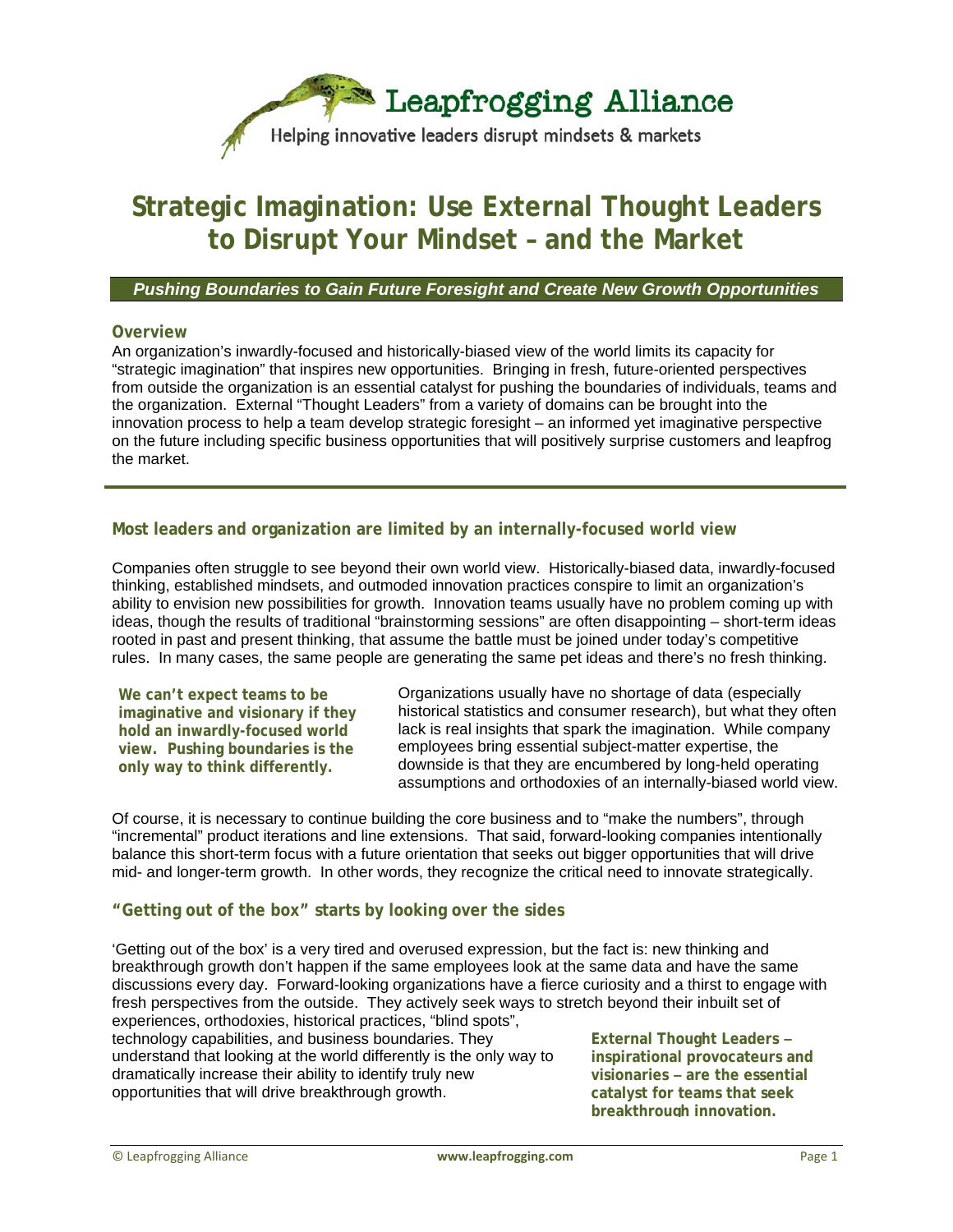

So, how can we infuse fresh thinking? Who do we bring in to the mix? Inspirational, external thinkers and provocateurs are an essential catalyst for teams that seek breakthrough innovation and that want to push themselves to look beyond the obvious answers. In one of our core methodologies we refer to them as "Thought Leaders."

There are several ways to involve them. These include: formal or informal, one-on-one conversations with industry or technology experts; creating "open innovation" networks; establishing an ongoing Innovation Advisory Board; conducting "immersion visits" with industry-leading companies; and bringing them together in a specialized forum to address specific business or technology challenges.

# **External Thought Leaders push boundaries**

A *Leapfrogging Growth Initiative* is an iterative process that may have several stated goals, such as: to identify potential opportunities and growth platforms; to conceive of new ventures, business models or products and services; to address organizational knowledge gaps or "blind spots"; to identify emerging

#### **Engage External Experts to Push Boundaries**

#### **Definition:**

- The focal point of this iterative innovation process is the *"Leapfrogging Innovation Session*" – a custom‐designed, unconventional one‐day meeting with external experts, followed by a one‐day synthesis and action planning session
- Thought Leaders are forward-looking provocateurs experts in their respective fields: specialist practitioners, executives, potential partners, industry analysts/ observers, academics, venture capitalists, entrepreneurs, consultants and "cultural creatives"

#### Goals:

- To identify strategic opportunities, growth platforms and product/service concepts – by understanding emerging trends; consumer insights; best practices; convergence of technologies and markets; blurring business boundaries; and seeking "white spaces"
- To stimulate "stretch" thinking and to envision entirely new possibilities
- To ensure that short‐term actions are anchored to long‐ term vision
- To create shared understanding and alignment among key stakeholders – to accelerate prioritization/decision‐making and facilitate cross‐functional support for implementation

#### **Format:**

- Bring together hand‐picked visionaries from inside and outside your industry
- Highly collaborative interactions between Thought Leaders and cross‐functional innovation team
- Leverage (but goes beyond) factual information combine with intuition, speculation and "possibility thinking"

trends; to foster new business partnerships; to create momentum around a stalled initiative; or to build internal alignment that accelerates decision-making and facilitates implementation.

During the process, a cross-functional team comprised of an organization's own subjectmatter experts and innovators is brought face-to-face with external "Thought Leaders" to explore, speculate and collaborate in a shirt-sleeves working environment.

Sourced from many different walks of life these forward-looking Thought Leaders are experts in their respective fields. They can be specialist practitioners, executives, potential partners, venture capitalists, industry analysts/ observers, academics, entrepreneurs, consultants or "cultural creatives".

#### **It's a process – not an event**

The *Leapfrogging Innovation Session* is the "main event" of an iterative, divergent-toconvergent innovation process that includes several steps: scoping (defining the focus and desired outcomes), planning, session definition (identifying a provocative set of "focal areas" that address the business issue/need), Thought Leader recruiting, selection and coaching, the session itself, opportunity prioritization and development, roadmapping, and implementation planning.

Conducted in parallel with these steps is a series of consumer/customer insight,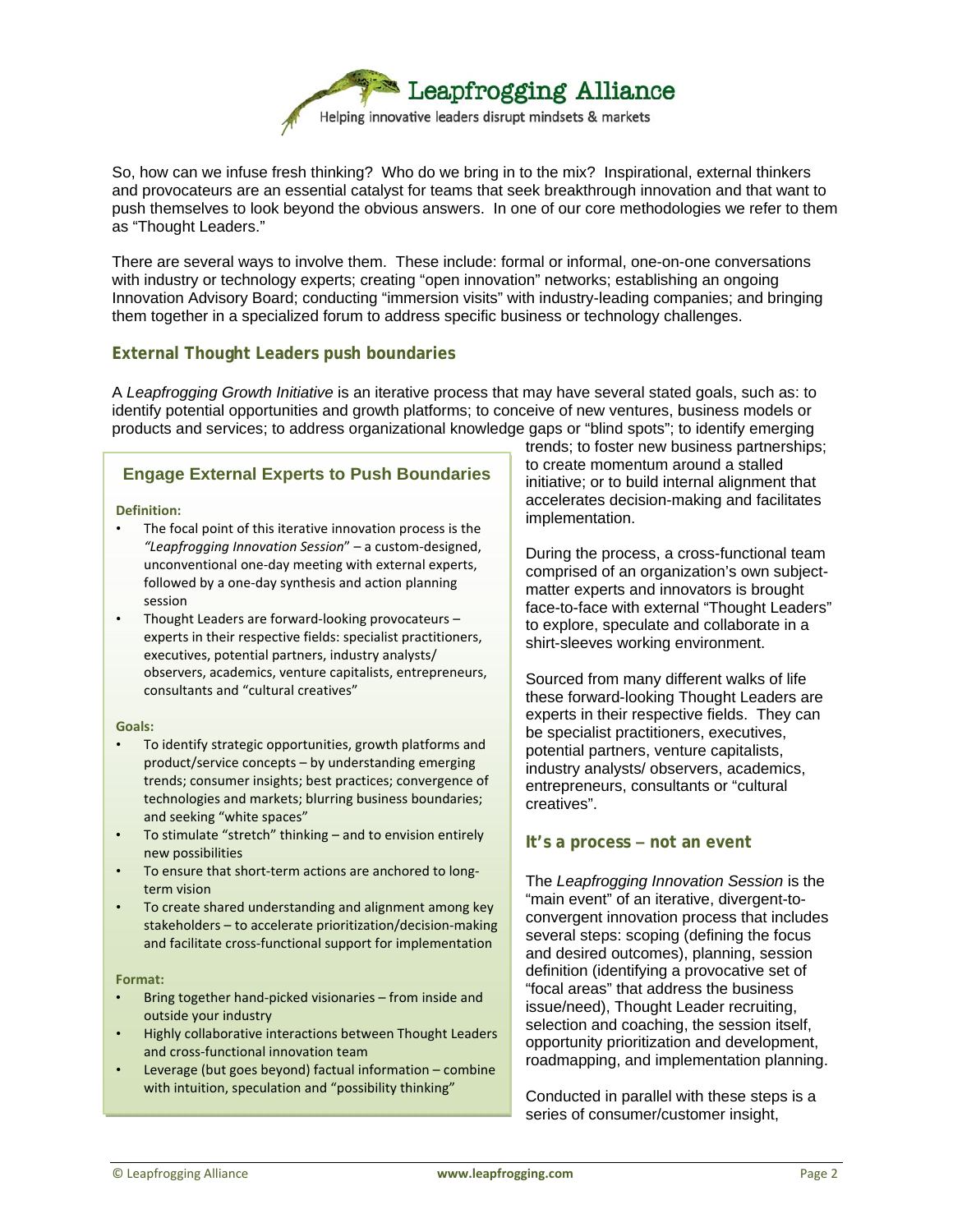Leapfrogging Alliance

Helping innovative leaders disrupt mindsets & markets

strategic thinking and market immersion activities that enable the innovation team (and other stakeholders) to fully participate in the session itself.

Combining visionary thinking with pragmatism, the *Leapfrogging Innovation Session* itself is a one-day, carefully orchestrated meeting. The session involves the Thought Leaders and key stakeholders from the company. Bringing them all together at once is significantly more effective than sequential, one-on-one interactions with because it exploits the interactions between all participants, and delivers new insights and a common experience for the company stakeholders. Inspiration comes when the Thought Leaders vociferously debate their different views on the future, and when they identify connections and opportunities at the intersections of their respective worlds. The session consists of a fast-paced series of non-traditional interactions that enable Thought Leaders and the innovation team to quickly move beyond static thinking and to take a future-oriented perspective that identifies breakthrough possibilities.

# **Tap into emerging trends to find future foresight**

#### **Defining a Leapfrogging Growth Initiative**

The approach can be used to address a wide array of challenges – from technology- to business-focused, and from strategic to tactical. For example:

- What emerging trends will shape our world – and how can we leverage them?
- What growth platforms and products should we focus on – and how should we execute against them?
- What "white space" opportunities lie at the intersections of our business and other industries?
- How can we ensure our R&D investments are aligned with consumers' emerging priorities?
- How should we define our-go-tomarket strategy?

The initiative's sponsor and the innovation team play a key role in scoping the opportunity/ issue to be addressed, and in defining the external Thought Leader "focal areas".

While most companies use trends as part of their planning process the focus is often on the analysis of historical, established trends. But hindsight is woefully inadequate for future planning in an increasingly volatile and unpredictable world. It is essential to identify *emerging* trends – and to capitalize on them ahead of the competition.

By combining facts, right-brained intuition, speculation and "possibility thinking" an organization can develop "Industry Foresight" – an understanding of emerging marketplace drivers, non-obvious trends and possible dislocations. With Strategic Foresight an organization puts itself in a position to create a visionary and proprietary view of the future, and to ask: "What does this mean for us?" This underlies the development of pragmatic growth strategies to pursue potential "white spaces" and other untapped opportunities.

Organizations typically keep a relatively narrow set of trends on their radar screen – those directly and obviously related to their industry. But to innovate at a more imaginative and strategic level a more expansive view is required – one that also looks at trends that lie outside an organization's normal field of view.

Strategic Innovation requires an organization to look at the intersections of emerging trends in many areas (social, demographic, technological, geographical, environmental, political, regulatory and competitive) – as well as others that might seem extraneous at first sight.

A visionary food and beverage company, for example, would look well beyond historical consumption data, gaps in its product lineup, or a snapshot of today's competitive product landscape, and would also monitor the early growth stages of alternative distribution channels, novel business models, emerging technologies that originate *outside* (but could impact) their world, or try to imagine the marketing communications possibilities driven by the proliferation of consumer electronics and the emergence of social networks.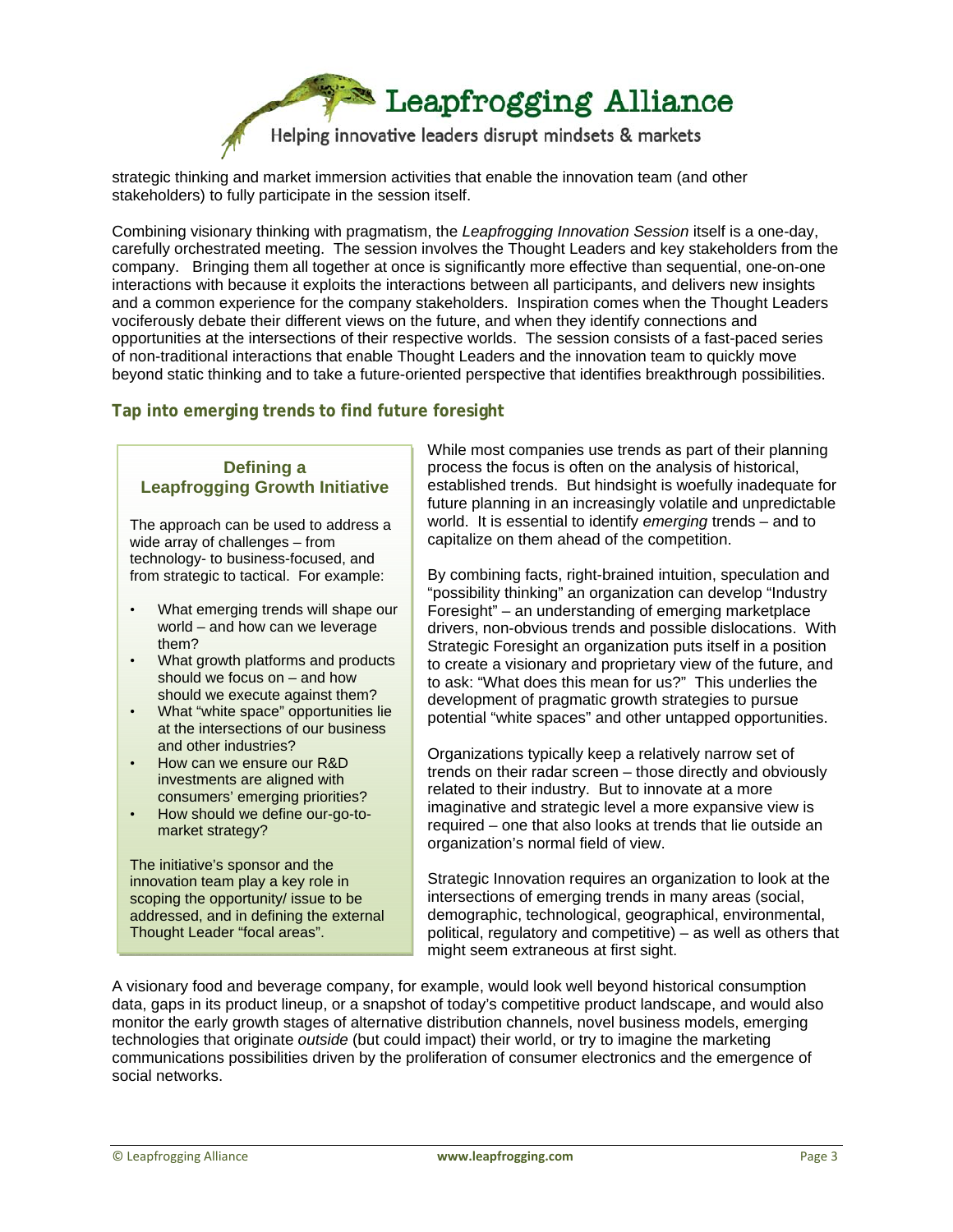

## **Juxtaposition: stretching our thinking at the intersections of adjacent (and non-adjacent) worlds**

By juxtaposing our conventional frame of reference with other worlds beyond our immediate field of view, it is possible to envision entirely new possibilities and opportunities for growth. The trick is to ask: How can we go well beyond our own internal expertise and drive our "strategic imagination" to new heights? "What can we learn and apply from "adjacent or non-adjacent worlds" such as fashion, sports, entertainment, cosmetics or high tech? For example, what could we learn about interface design from Apple; about rapid new product innovation from Mattel; about launching new brands from Virgin; or about communicating to women consumers from Avon? What non-obvious opportunities can be revealed at the intersections of their worlds and ours?



## **Designing a session**

There are a great many ways to design a Leapfrogging Innovation session. The following design demonstrates one possible configuration that could spark the "strategic imagination" of a food and beverage company seeking to explore strategic and product opportunities at the intersections of several

areas, including: home entertainment, health & wellness, social media marketing, emerging work and leisure trends, next-gen food technologies, and highend packaging.

# **Synthesis and Strategic Roadmapping**

Immediately after a *Leapfrogging Innovation Session*, structured debriefs engage the innovation team in identifying insights and drawing strategic and tactical implications. A shared vision, strategy and roadmap are then developed that provide the foundation for short-term implementation, including resource allocation, and longer-term opportunity development.

## **Combining the Thought Leader approach with other methodologies**

Engaging external Thought Leaders in the innovation process is very flexible – and extremely effective in combination with other methodologies. Whether using



external experts to stimulate the work of internal innovation teams or using them to create advisory boards or innovation councils, the goal is the same: infuse an external perspective into the mix to push boundaries and help the organization generate new growth opportunities that leapfrog the market, and the competition.